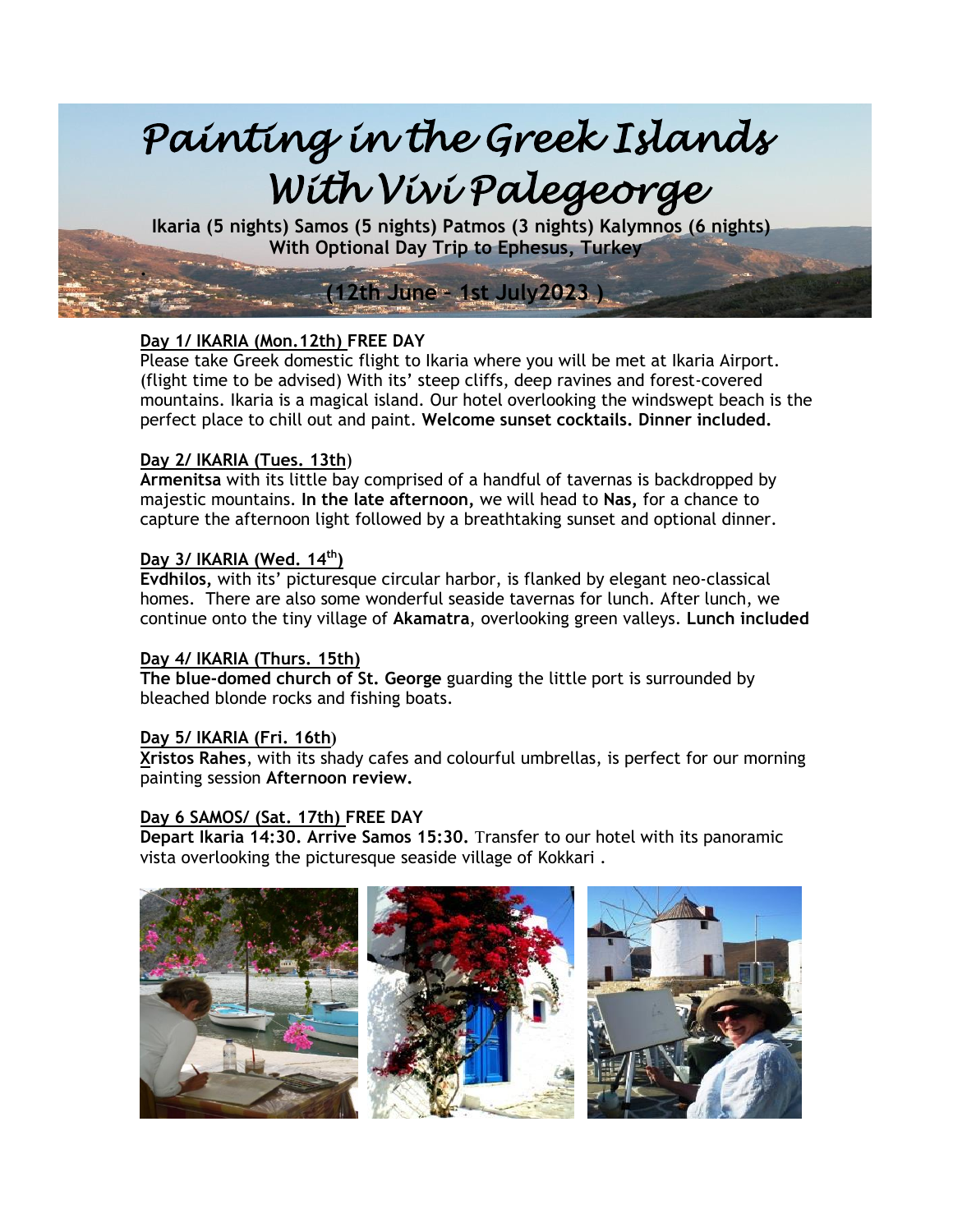### **Day 7 /SAMOS (Sun. 18th)**

**Kokkari** This pretty village with its white-washed houses and pots of colourful geraniums is stunning! The waterfront is lined with tavernas right on the waters'edge. **Dinner included**

### **Day 8/ SAMOS (Mon. 19th)**

**Manolates** This peaceful mountain village overlooking vineyards and the sea is stunning with its beaked chimneys, ceramic-tiled roofs and brightly painted wooden shutters. Manolates is also a great spot for walks with its' numerous trails .

### **Day 9/SAMOS (Tues. 20th) FREE DAY**

**Optional excursion to Ephesus, Turkey.** This day trip to Ephesus visits the bestpreserved classical city in the Mediterranean and one of the Seven Wonders of the World, dating back to 550 B.C. An unforgettable excursion!

#### **Day 10/ SAMOS (Wed. 21st)**

**Our hotel,**with its lovely garden and hills dotted with olive trees is the perfect spot for a relaxing painting morning.

**Pythagorio,** with it's cobbled-stoned harbour lined with yachts, cafes, tavernas and shops is a great spot for a late afternoon and evening visit. **(Dinner included)**

### **Day 11/ SAMOS (Thurs. 22nd)**

**Lemonakia:** This little bay, surrounded by pine trees,is idyllic. **(Afternoon review) Dinner included.**

## **Day 12/ PATMOS (Fri. 23rd) FREE DAY**

**Depart Samos 8am Arrive Patmos 10am:** Our hotel in Patmos is right in the centre of town surrounded by all the fabulous shops, tavernas and beaches.

#### **Day 13/ PATMOS (Sat. 24th)**

**Chora:** The world-wide fame of the Cave of the Apocalypse and the Monastery of St. John attract pilgrims from all over the world. Chora, the Old Town with its' labrynth of narrow meandering laneways criss-crossed by stone arches, is stunning!